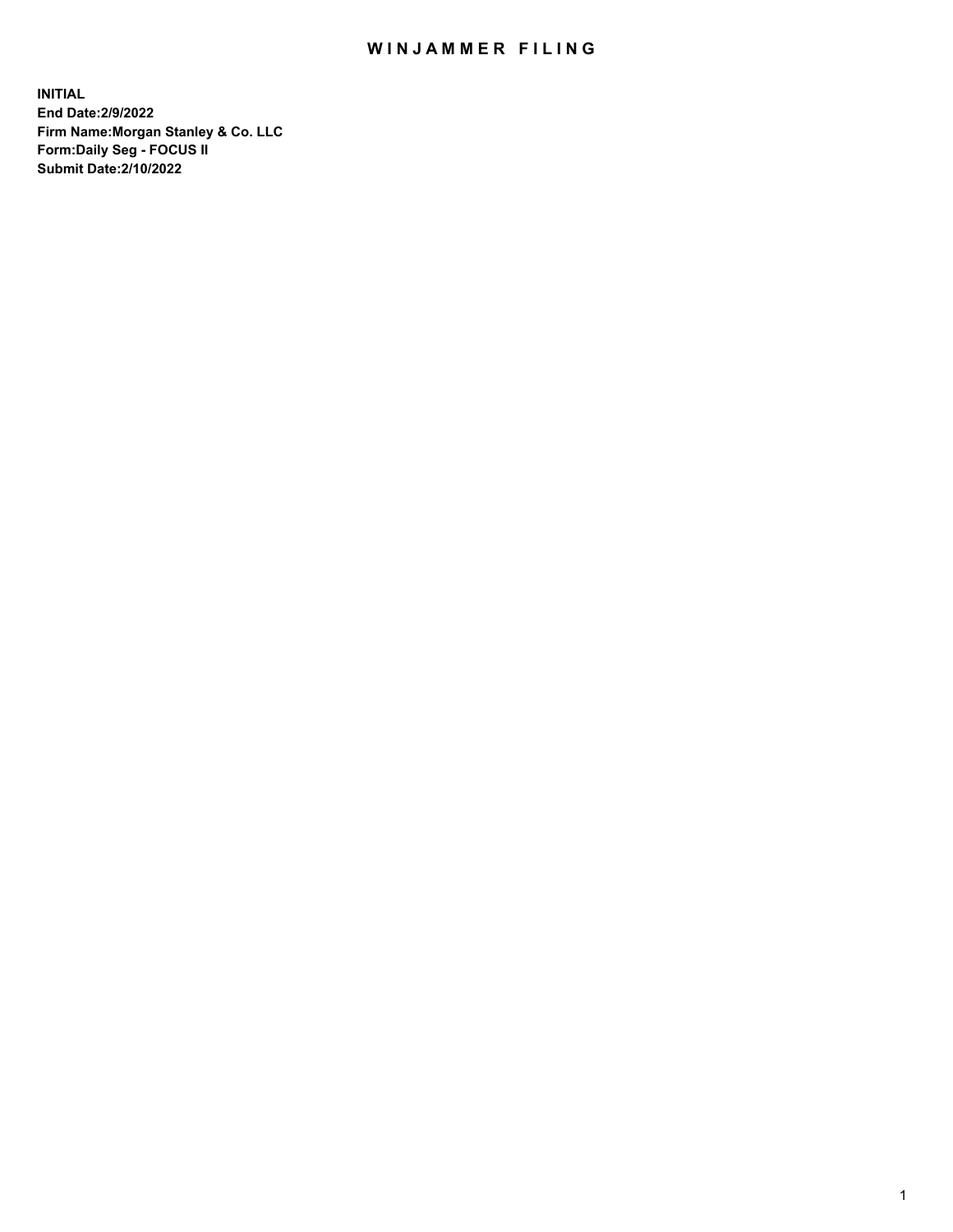**INITIAL End Date:2/9/2022 Firm Name:Morgan Stanley & Co. LLC Form:Daily Seg - FOCUS II Submit Date:2/10/2022 Daily Segregation - Cover Page**

| Name of Company                                                                                                                                                                                                                                                                                                                | <b>Morgan Stanley &amp; Co. LLC</b>                    |
|--------------------------------------------------------------------------------------------------------------------------------------------------------------------------------------------------------------------------------------------------------------------------------------------------------------------------------|--------------------------------------------------------|
| <b>Contact Name</b>                                                                                                                                                                                                                                                                                                            | <b>Ikram Shah</b>                                      |
| <b>Contact Phone Number</b>                                                                                                                                                                                                                                                                                                    | 212-276-0963                                           |
| <b>Contact Email Address</b>                                                                                                                                                                                                                                                                                                   | Ikram.shah@morganstanley.com                           |
| FCM's Customer Segregated Funds Residual Interest Target (choose one):<br>a. Minimum dollar amount: ; or<br>b. Minimum percentage of customer segregated funds required:% ; or<br>c. Dollar amount range between: and; or<br>d. Percentage range of customer segregated funds required between:% and%.                         | 235,000,000<br><u>0</u><br>0 Q<br>0 Q                  |
| FCM's Customer Secured Amount Funds Residual Interest Target (choose one):<br>a. Minimum dollar amount: ; or<br>b. Minimum percentage of customer secured funds required:% ; or<br>c. Dollar amount range between: and; or<br>d. Percentage range of customer secured funds required between: % and %.                         | 140,000,000<br><u>0</u><br><u>00</u><br>0 <sub>0</sub> |
| FCM's Cleared Swaps Customer Collateral Residual Interest Target (choose one):<br>a. Minimum dollar amount: ; or<br>b. Minimum percentage of cleared swaps customer collateral required:% ; or<br>c. Dollar amount range between: and; or<br>d. Percentage range of cleared swaps customer collateral required between:% and%. | 92,000,000<br><u>0</u><br>0 Q<br>00                    |

Attach supporting documents CH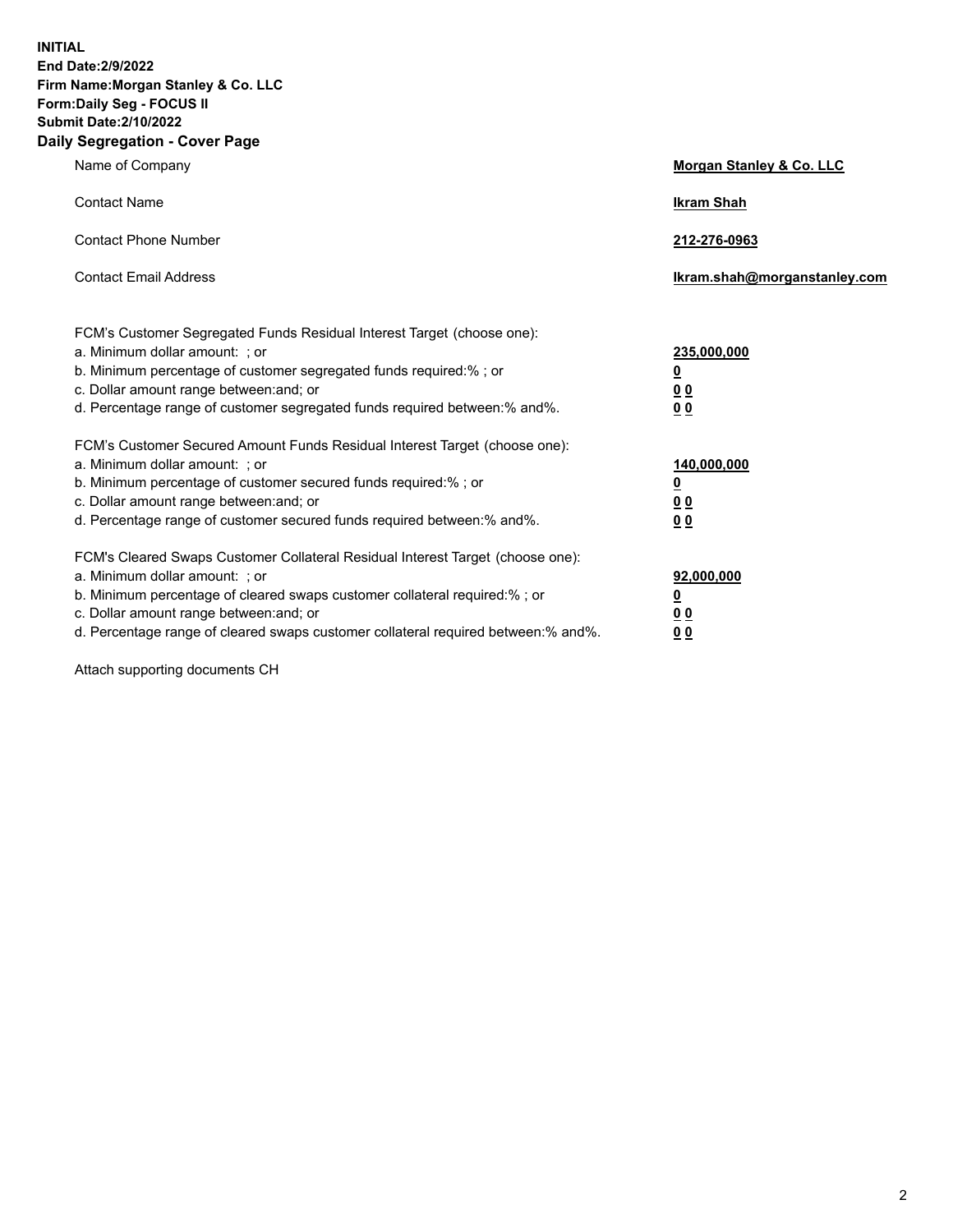## **INITIAL End Date:2/9/2022 Firm Name:Morgan Stanley & Co. LLC Form:Daily Seg - FOCUS II Submit Date:2/10/2022 Daily Segregation - Secured Amounts** Foreign Futures and Foreign Options Secured Amounts Amount required to be set aside pursuant to law, rule or regulation of a foreign government or a rule of a self-regulatory organization authorized thereunder 1. Net ledger balance - Foreign Futures and Foreign Option Trading - All Customers A. Cash **5,281,229,497** [7315] B. Securities (at market) **2,087,710,572** [7317] 2. Net unrealized profit (loss) in open futures contracts traded on a foreign board of trade **1,175,065,557** [7325] 3. Exchange traded options a. Market value of open option contracts purchased on a foreign board of trade **50,809,341** [7335] b. Market value of open contracts granted (sold) on a foreign board of trade **-31,047,805** [7337] 4. Net equity (deficit) (add lines 1. 2. and 3.) **8,563,767,162** [7345] 5. Account liquidating to a deficit and account with a debit balances - gross amount **42,629,153** [7351] Less: amount offset by customer owned securities **-41,609,447** [7352] **1,019,706** 6. Amount required to be set aside as the secured amount - Net Liquidating Equity Method (add lines 4 and 5) 7. Greater of amount required to be set aside pursuant to foreign jurisdiction (above) or line 6. FUNDS DEPOSITED IN SEPARATE REGULATION 30.7 ACCOUNTS 1. Cash in banks A. Banks located in the United States **406,141,185** [7500] B. Other banks qualified under Regulation 30.7 **418,260,994** [7520] **824,402,179** 2. Securities A. In safekeeping with banks located in the United States **799,253,641** [7540] B. In safekeeping with other banks qualified under Regulation 30.7 **112,948,260** [7560] **912,201,901** 3. Equities with registered futures commission merchants A. Cash **8,195,094** [7580] B. Securities **0** [7590] C. Unrealized gain (loss) on open futures contracts **1,611,313** [7600] D. Value of long option contracts **0** [7610] E. Value of short option contracts **0** [7615] **9,806,407** [7620] 4. Amounts held by clearing organizations of foreign boards of trade A. Cash **0** [7640] B. Securities **0** [7650] C. Amount due to (from) clearing organization - daily variation **0** [7660]

- D. Value of long option contracts **0** [7670]
- E. Value of short option contracts **0** [7675] **0** [7680]
- 5. Amounts held by members of foreign boards of trade
	-
	-
	- C. Unrealized gain (loss) on open futures contracts **1,173,454,244** [7720]
	- D. Value of long option contracts **50,809,341** [7730]
	- E. Value of short option contracts **-31,047,805** [7735] **7,035,773,481**
- 6. Amounts with other depositories designated by a foreign board of trade **0** [7760]
- 7. Segregated funds on hand **0** [7765]
- 8. Total funds in separate section 30.7 accounts **8,782,183,968** [7770]
- 9. Excess (deficiency) Set Aside for Secured Amount (subtract line 7 Secured Statement Page 1 from Line 8)
- 10. Management Target Amount for Excess funds in separate section 30.7 accounts **140,000,000** [7780]
- 11. Excess (deficiency) funds in separate 30.7 accounts over (under) Management Target **77,397,100** [7785]

[7354] **8,564,786,868** [7355] **8,564,786,868** [7360] [7530] [7570]

**0** [7305]

 A. Cash **4,667,049,030** [7700] B. Securities **1,175,508,671** [7710] [7740] **217,397,100** [7380]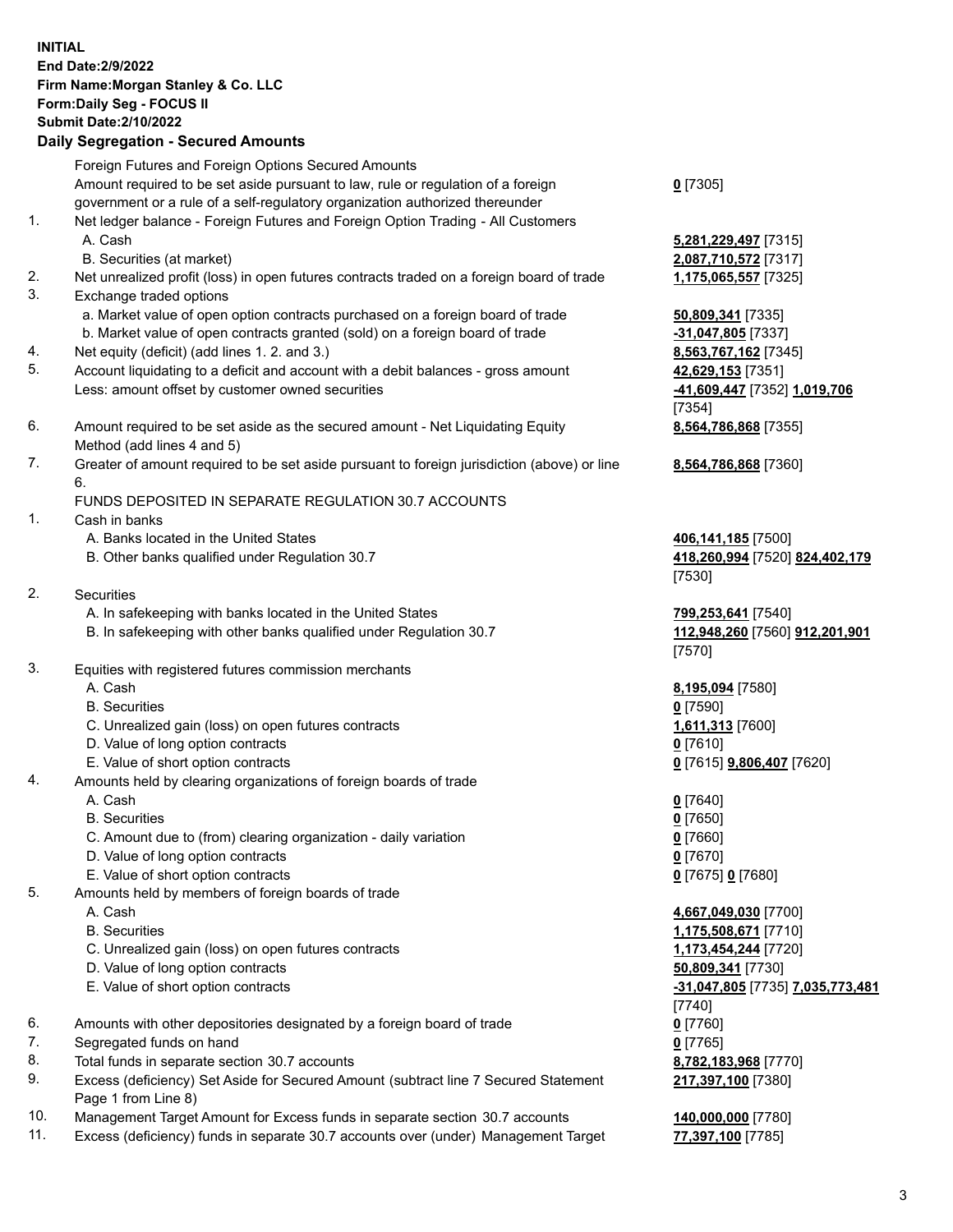**INITIAL End Date:2/9/2022 Firm Name:Morgan Stanley & Co. LLC Form:Daily Seg - FOCUS II Submit Date:2/10/2022 Daily Segregation - Segregation Statement** SEGREGATION REQUIREMENTS(Section 4d(2) of the CEAct) 1. Net ledger balance A. Cash **17,707,587,709** [7010] B. Securities (at market) **7,040,063,105** [7020] 2. Net unrealized profit (loss) in open futures contracts traded on a contract market **-315,823,531** [7030] 3. Exchange traded options A. Add market value of open option contracts purchased on a contract market **1,390,695,496** [7032] B. Deduct market value of open option contracts granted (sold) on a contract market **-955,252,022** [7033] 4. Net equity (deficit) (add lines 1, 2 and 3) **24,867,270,757** [7040] 5. Accounts liquidating to a deficit and accounts with debit balances - gross amount **396,964,767** [7045] Less: amount offset by customer securities **-389,446,921** [7047] **7,517,846** [7050] 6. Amount required to be segregated (add lines 4 and 5) **24,874,788,603** [7060] FUNDS IN SEGREGATED ACCOUNTS 7. Deposited in segregated funds bank accounts A. Cash **3,260,137,722** [7070] B. Securities representing investments of customers' funds (at market) **0** [7080] C. Securities held for particular customers or option customers in lieu of cash (at market) **2,253,550,227** [7090] 8. Margins on deposit with derivatives clearing organizations of contract markets A. Cash **14,177,978,306** [7100] B. Securities representing investments of customers' funds (at market) **0** [7110] C. Securities held for particular customers or option customers in lieu of cash (at market) **4,632,504,687** [7120] 9. Net settlement from (to) derivatives clearing organizations of contract markets **339,464,590** [7130] 10. Exchange traded options A. Value of open long option contracts **1,390,695,496** [7132] B. Value of open short option contracts **-955,252,022** [7133] 11. Net equities with other FCMs A. Net liquidating equity **6,757,859** [7140] B. Securities representing investments of customers' funds (at market) **0** [7160] C. Securities held for particular customers or option customers in lieu of cash (at market) **0** [7170] 12. Segregated funds on hand **154,008,191** [7150] 13. Total amount in segregation (add lines 7 through 12) **25,259,845,056** [7180] 14. Excess (deficiency) funds in segregation (subtract line 6 from line 13) **385,056,453** [7190] 15. Management Target Amount for Excess funds in segregation **235,000,000** [7194]

16. Excess (deficiency) funds in segregation over (under) Management Target Amount Excess

**150,056,453** [7198]